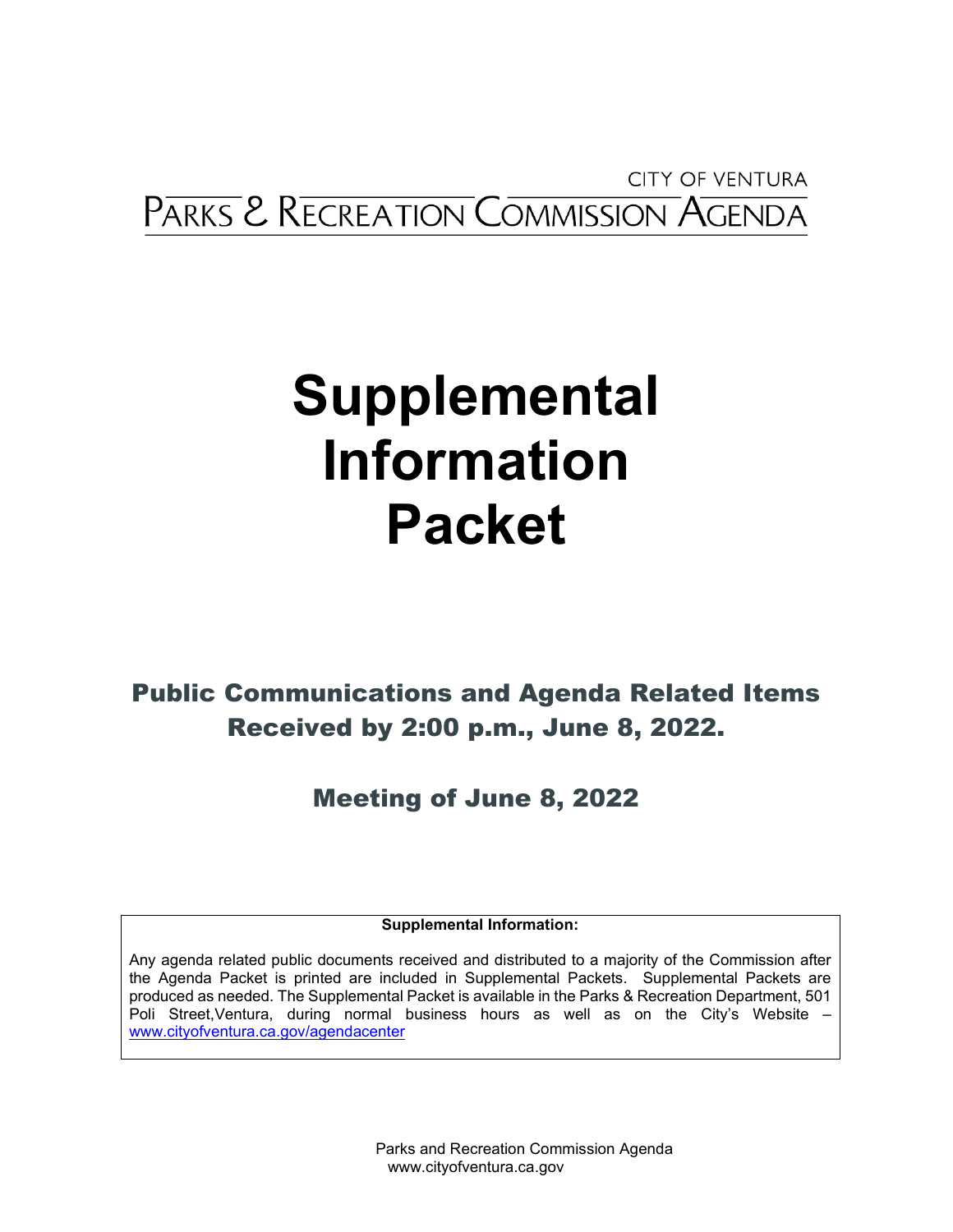## Disclosure:

*Providing your name/contact information is optional to participate in a Public Meeting. However by providing, it will allow staff to follow-up with you on your item. All emails submitted to any Legislative Body are Public Records. Copies of forms submitted are posted online, with name and contact information redacted. You may only submit one comment form per agenda item. You may submit more than one form per agenda to address additional topics.*

# Submission Deadlines:

| Name                               | stephanie Enriquez                                                                                                                                                                                                                                                                                                                            |
|------------------------------------|-----------------------------------------------------------------------------------------------------------------------------------------------------------------------------------------------------------------------------------------------------------------------------------------------------------------------------------------------|
| Address                            |                                                                                                                                                                                                                                                                                                                                               |
| <b>Phone Number</b>                |                                                                                                                                                                                                                                                                                                                                               |
| <b>Email Address</b>               |                                                                                                                                                                                                                                                                                                                                               |
| Select Legislative/Hearing<br>Body | <b>Parks and Recreation Commission</b>                                                                                                                                                                                                                                                                                                        |
| <b>Meeting Date</b>                | 5/12/2022                                                                                                                                                                                                                                                                                                                                     |
| Select a Topic:                    | Agenda Item Number/Topic                                                                                                                                                                                                                                                                                                                      |
| Agenda Item Number/Topic           | #2 dog park                                                                                                                                                                                                                                                                                                                                   |
| Recommendation                     | <b>Against Recommendation</b>                                                                                                                                                                                                                                                                                                                 |
| <b>Written Comments</b>            | Hello,                                                                                                                                                                                                                                                                                                                                        |
|                                    | Let me begin with I am a complete dog person and love dogs.<br>This said, I do not believe we need more dog parks. The<br>Camino Real dog park is not overcrowded and many owners<br>enjoy the off lease times at Arroyo Verde. Our valuable land<br>and resources should be going to underserved residents,<br>children or aging population. |
| <b>Upload Files</b>                | Field not completed.                                                                                                                                                                                                                                                                                                                          |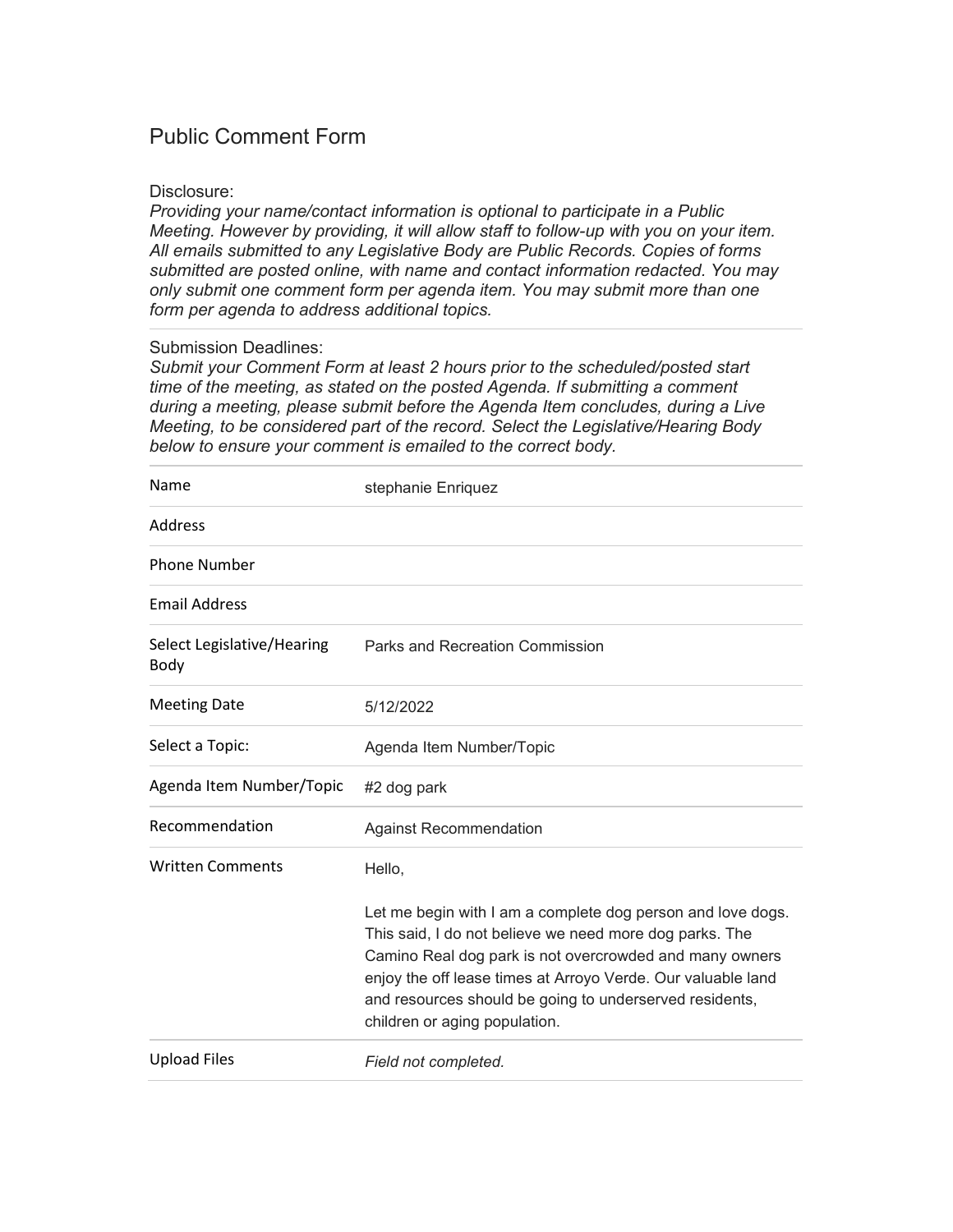## Disclosure:

*Providing your name/contact information is optional to participate in a Public Meeting. However by providing, it will allow staff to follow-up with you on your item. All emails submitted to any Legislative Body are Public Records. Copies of forms submitted are posted online, with name and contact information redacted. You may only submit one comment form per agenda item. You may submit more than one form per agenda to address additional topics.*

# Submission Deadlines:

| Name                               | Martha Etchart                                                                                                                                                                                                                                                                                                                                                                                                                                                                                                                                                                                                                                                                                                                                                                           |
|------------------------------------|------------------------------------------------------------------------------------------------------------------------------------------------------------------------------------------------------------------------------------------------------------------------------------------------------------------------------------------------------------------------------------------------------------------------------------------------------------------------------------------------------------------------------------------------------------------------------------------------------------------------------------------------------------------------------------------------------------------------------------------------------------------------------------------|
| Address                            |                                                                                                                                                                                                                                                                                                                                                                                                                                                                                                                                                                                                                                                                                                                                                                                          |
| <b>Phone Number</b>                |                                                                                                                                                                                                                                                                                                                                                                                                                                                                                                                                                                                                                                                                                                                                                                                          |
| <b>Email Address</b>               |                                                                                                                                                                                                                                                                                                                                                                                                                                                                                                                                                                                                                                                                                                                                                                                          |
| Select Legislative/Hearing<br>Body | Parks and Recreation Commission                                                                                                                                                                                                                                                                                                                                                                                                                                                                                                                                                                                                                                                                                                                                                          |
| <b>Meeting Date</b>                | 6/8/2022                                                                                                                                                                                                                                                                                                                                                                                                                                                                                                                                                                                                                                                                                                                                                                                 |
| Select a Topic:                    | <b>Public Comments</b>                                                                                                                                                                                                                                                                                                                                                                                                                                                                                                                                                                                                                                                                                                                                                                   |
| Recommendation                     | Field not completed.                                                                                                                                                                                                                                                                                                                                                                                                                                                                                                                                                                                                                                                                                                                                                                     |
| <b>Written Comments</b>            | I do not know what the recommendations will be for dog parks<br>but would present the fact that the dogs are taking over both<br>Arroyo Verde and Camino Real. There is no longer a place at<br>either of these parks for KIDS! The off leash laws are NOT<br>being enforced. Consequently there are dogs off leash at all<br>times in all areas of the park. At Arroyo Verde the dogs are off<br>leash on the trails, often digging and running on the hillsides.<br>They are in the playground areas and on the grass areas<br>around playgrounds. At Camino Real they are off leash outside<br>the fenced area. I have a hard time finding a place to take my<br>grandson where I do not have to constantly scoop him up<br>because a dog is running loose. People want their dogs to |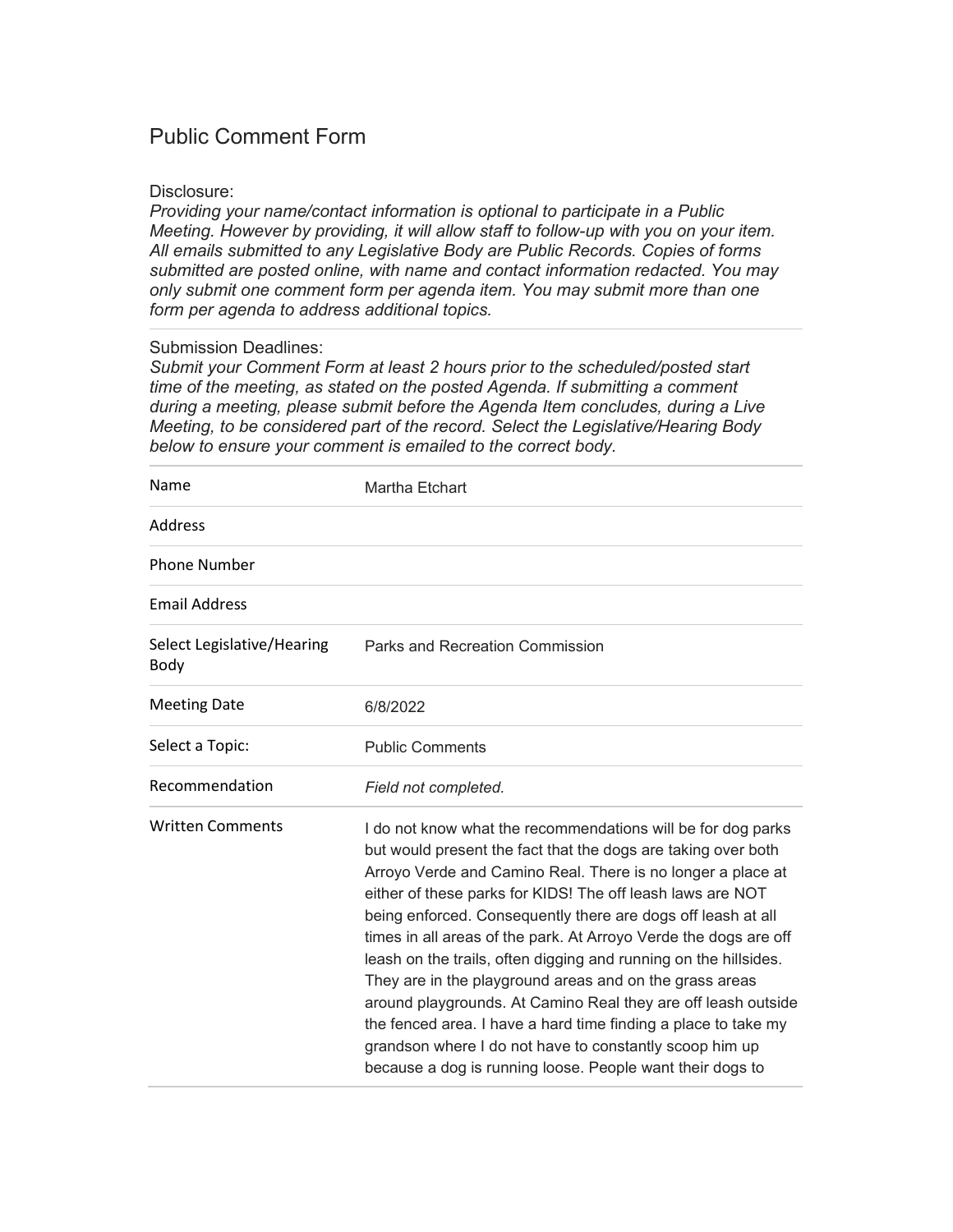have a large space to run, but the laws MUST be enforced for the safety of our KIDS. Which is more important to Ventura? Safe happy kids or happy dogs? No need for another space, just someone to enforce the rules often enough that people know we are serious about laws.

Upload Files *Field not completed.*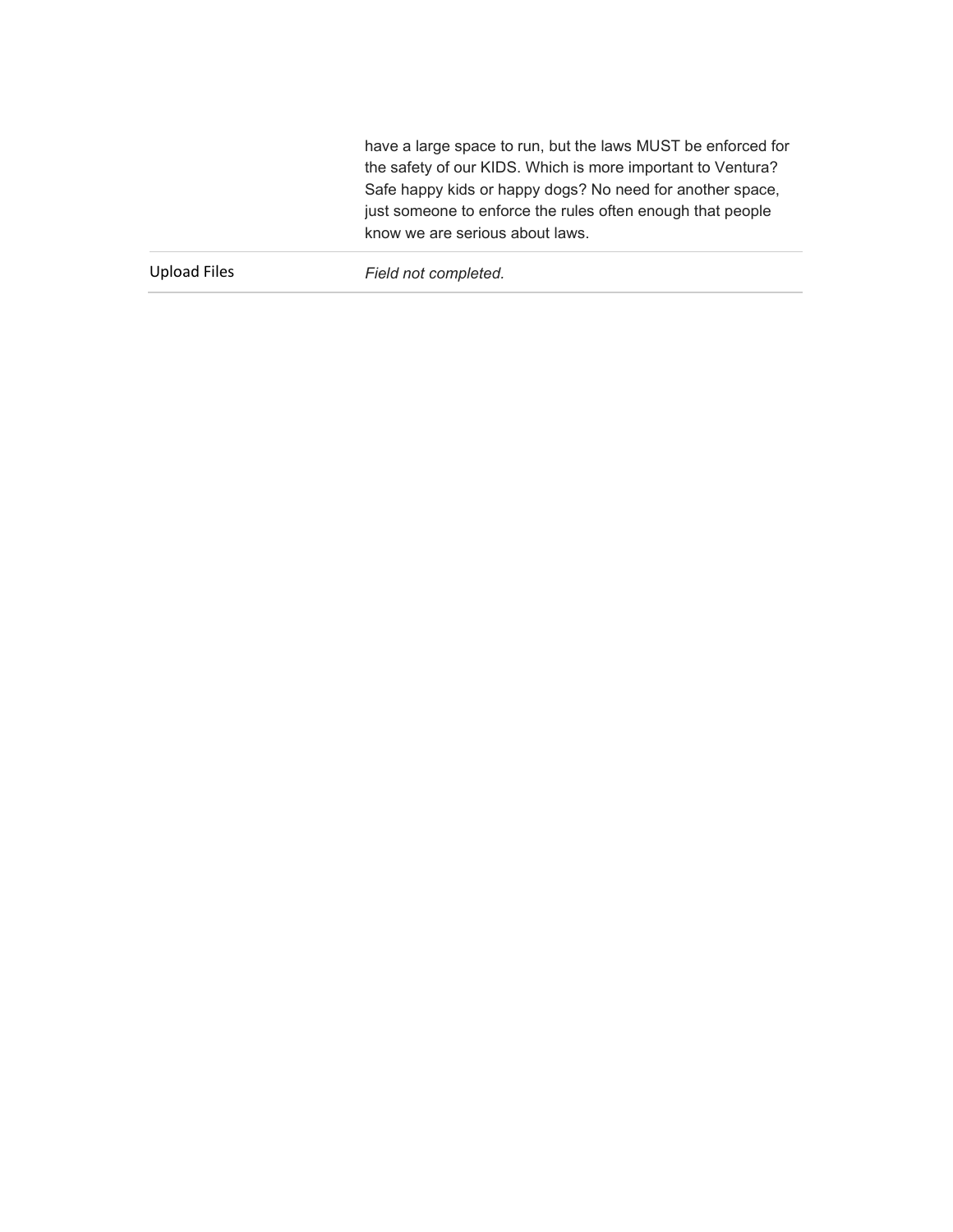**From:** Laura Healy **Sent:** Monday, May 16, 2022 1:21 PM **To:** Britni Quintana <bauntana@cityofventura.ca.gov> **Subject:** -EXT- Dog park

Hi - I did not know about this meeting on 5/11 regarding dog parks in Ventura!

What about the open space in Community Park (Kimball and Telephone). There's already a water supply in the vacant area parallel to Telephone on the east end of the park. It wouldn't cost much to get it up and running - couldn't we have PetCo or PetSmart or even Patagonia provide funds for fencing and some tables/equipment?

Please let me know - I'm happy to pitch in some time on this. Thank you!

Laura Healy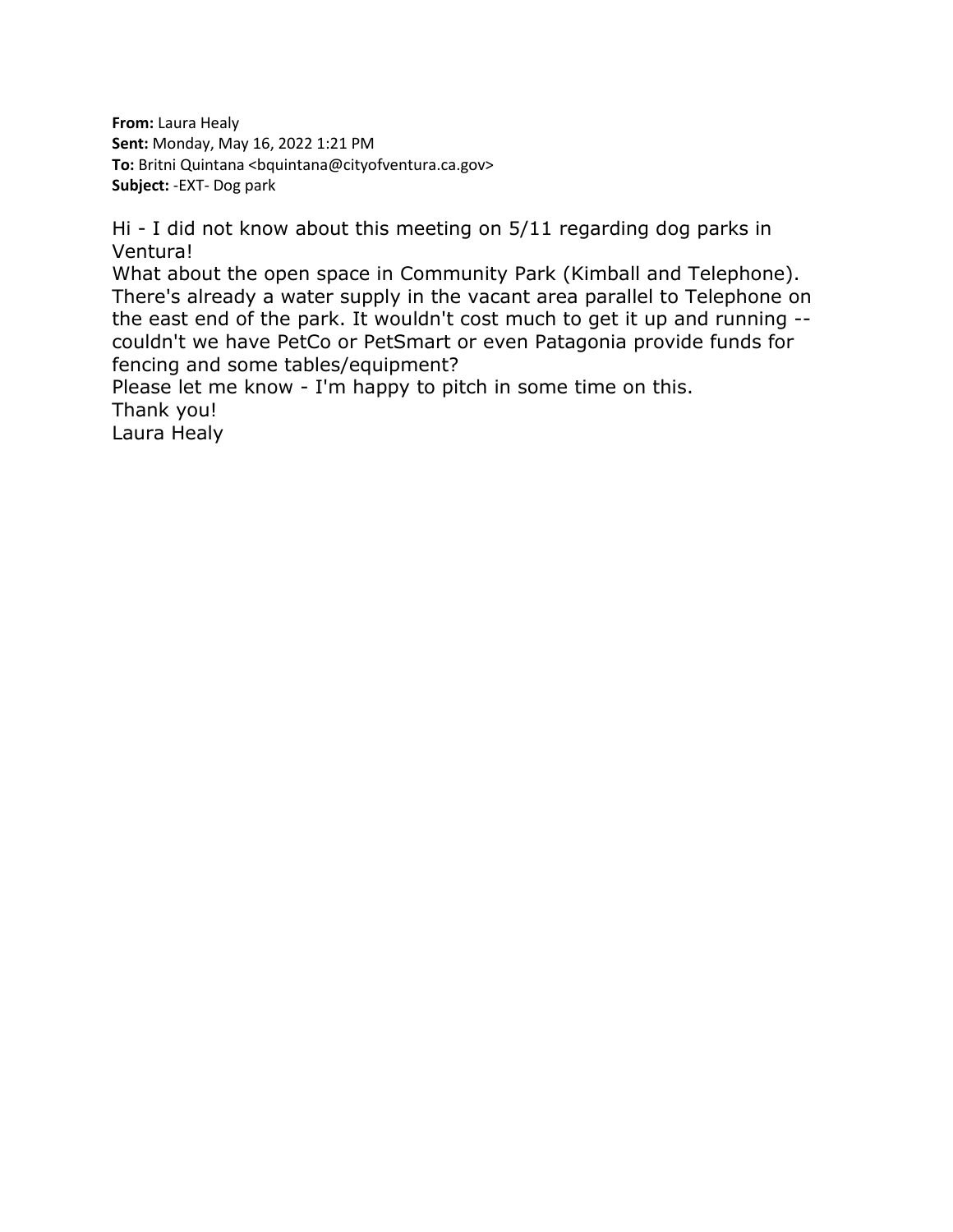## Disclosure:

*Providing your name/contact information is optional to participate in a Public Meeting. However by providing, it will allow staff to follow-up with you on your item. All emails submitted to any Legislative Body are Public Records. Copies of forms submitted are posted online, with name and contact information redacted. You may only submit one comment form per agenda item. You may submit more than one form per agenda to address additional topics.*

# Submission Deadlines:

| Name                               | Cata                                                                                                                                                                                                                                                                                                                                                          |
|------------------------------------|---------------------------------------------------------------------------------------------------------------------------------------------------------------------------------------------------------------------------------------------------------------------------------------------------------------------------------------------------------------|
| Address                            |                                                                                                                                                                                                                                                                                                                                                               |
| <b>Phone Number</b>                |                                                                                                                                                                                                                                                                                                                                                               |
| <b>Email Address</b>               |                                                                                                                                                                                                                                                                                                                                                               |
| Select Legislative/Hearing<br>Body | Parks and Recreation Commission                                                                                                                                                                                                                                                                                                                               |
| <b>Meeting Date</b>                | 6/2/2022                                                                                                                                                                                                                                                                                                                                                      |
| Select a Topic:                    | <b>Public Comments</b>                                                                                                                                                                                                                                                                                                                                        |
| Recommendation                     | <b>Support Recommendation</b>                                                                                                                                                                                                                                                                                                                                 |
| <b>Written Comments</b>            | As a senior whose main activity is walking, it would be greatly<br>appreciated if Hobert Park raked some of the bark on a section<br>next to the dwellings. This would provide at least a dirt path to<br>walk on. I meet other persons who also walk around the whole<br>park and this would make it so much more convenient for us.<br>Thank you very much. |
| <b>Upload Files</b>                | Field not completed.                                                                                                                                                                                                                                                                                                                                          |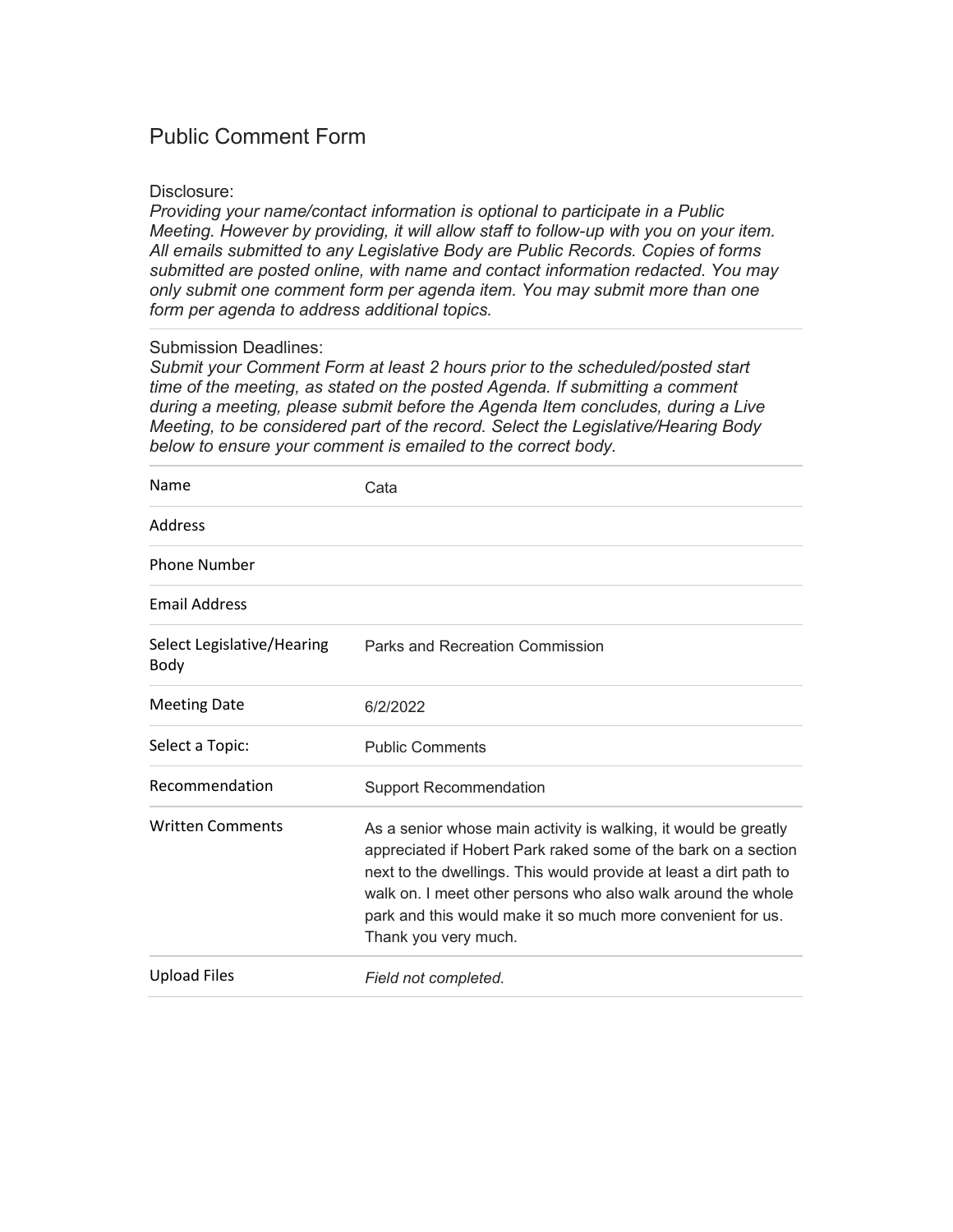## Disclosure:

*Providing your name/contact information is optional to participate in a Public Meeting. However by providing, it will allow staff to follow-up with you on your item. All emails submitted to any Legislative Body are Public Records. Copies of forms submitted are posted online, with name and contact information redacted. You may only submit one comment form per agenda item. You may submit more than one form per agenda to address additional topics.*

## Submission Deadlines:

| Name                               | <b>Trevor Gotsman</b>                                                                                                                                                                                                                                                                                                                         |
|------------------------------------|-----------------------------------------------------------------------------------------------------------------------------------------------------------------------------------------------------------------------------------------------------------------------------------------------------------------------------------------------|
| Address                            |                                                                                                                                                                                                                                                                                                                                               |
| <b>Phone Number</b>                |                                                                                                                                                                                                                                                                                                                                               |
| <b>Email Address</b>               |                                                                                                                                                                                                                                                                                                                                               |
| Select Legislative/Hearing<br>Body | Parks and Recreation Commission                                                                                                                                                                                                                                                                                                               |
| <b>Meeting Date</b>                | 6/8/2022                                                                                                                                                                                                                                                                                                                                      |
| Select a Topic:                    | <b>Public Comments</b>                                                                                                                                                                                                                                                                                                                        |
| Recommendation                     | <b>Support Recommendation</b>                                                                                                                                                                                                                                                                                                                 |
| <b>Written Comments</b>            | June 5, 2022                                                                                                                                                                                                                                                                                                                                  |
|                                    | Dear Parks and Recreation Committee.                                                                                                                                                                                                                                                                                                          |
|                                    | Thank you for working toward a leash-free personal<br>responsibility model for our public parks.                                                                                                                                                                                                                                              |
|                                    | These open spaces are essential for the health and well-being<br>of all creatures. I urge you to work with all landowners in and<br>surrounding Ventura to create a series of foot trails connecting<br>all our public spaces. All creatures need right-of-way, and large<br>tract landowners need to allow a public right-of-way along their |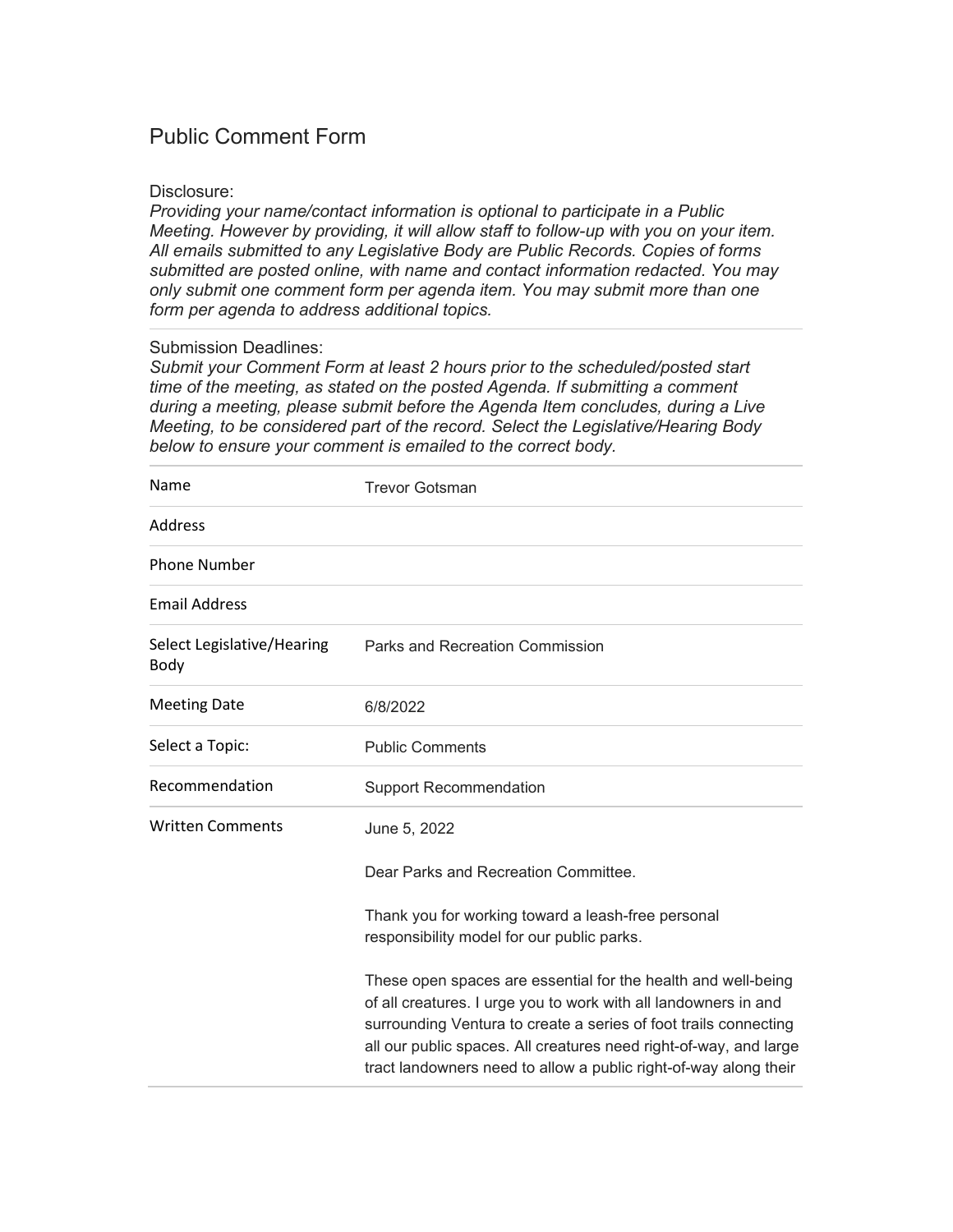property lines.

Please place this item, "Rambler Right-of-way" on the next agenda so we can give all residents local access to safely walk to recreation places throughout our fair City.

Sincerely,

Trevor Gotsman

Upload Files *Field not completed.*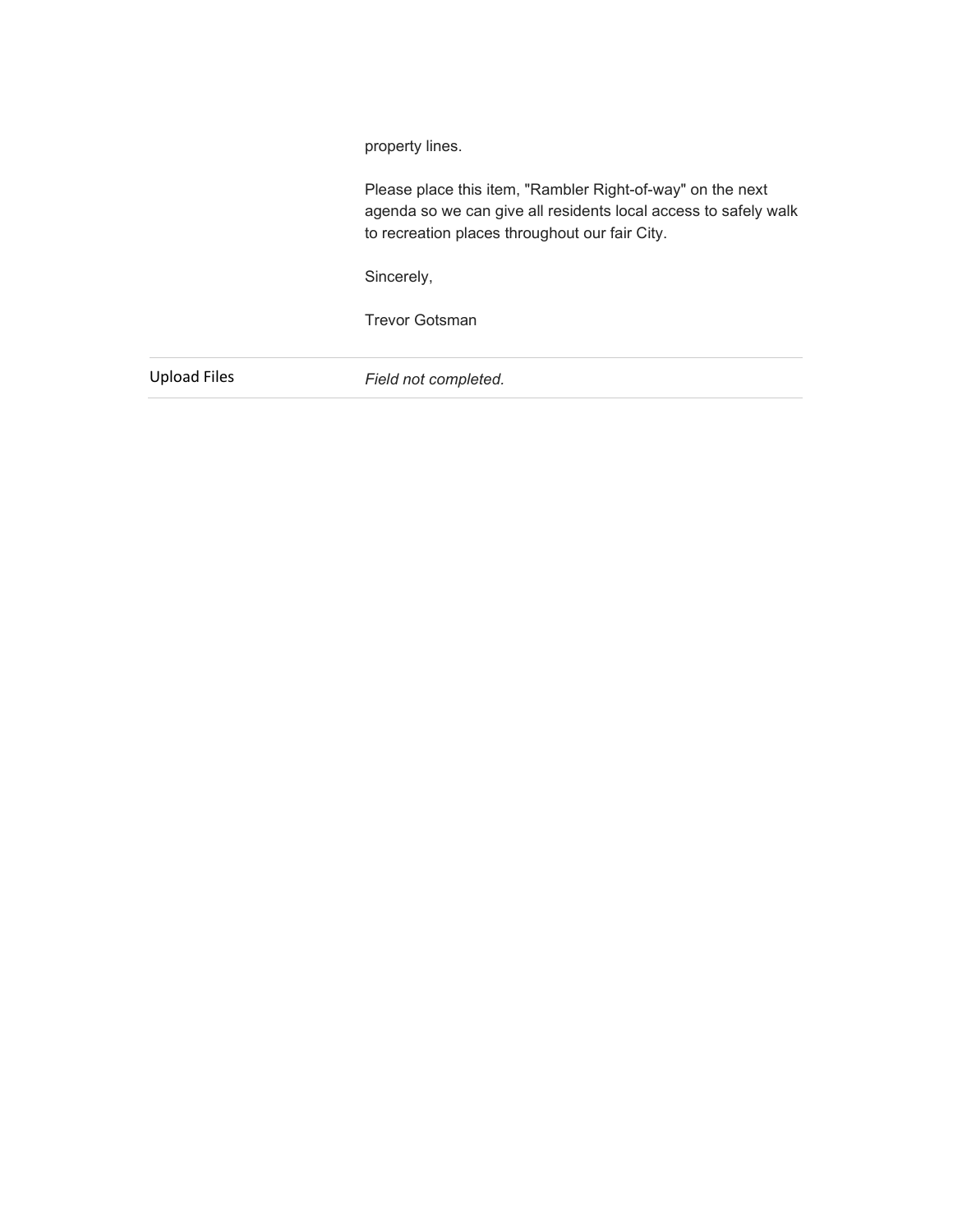## Disclosure:

*Providing your name/contact information is optional to participate in a Public Meeting. However by providing, it will allow staff to follow-up with you on your item. All emails submitted to any Legislative Body are Public Records. Copies of forms submitted are posted online, with name and contact information redacted. You may only submit one comment form per agenda item. You may submit more than one form per agenda to address additional topics.*

# Submission Deadlines:

| Name                               | <b>Trevor Gotsman</b>                                                                                                                                                                                                                        |
|------------------------------------|----------------------------------------------------------------------------------------------------------------------------------------------------------------------------------------------------------------------------------------------|
| Address                            |                                                                                                                                                                                                                                              |
| <b>Phone Number</b>                |                                                                                                                                                                                                                                              |
| <b>Email Address</b>               |                                                                                                                                                                                                                                              |
| Select Legislative/Hearing<br>Body | Parks and Recreation Commission                                                                                                                                                                                                              |
| <b>Meeting Date</b>                | 6/8/2022                                                                                                                                                                                                                                     |
| Select a Topic:                    | Agenda Item Number/Topic                                                                                                                                                                                                                     |
| Agenda Item Number/Topic           | Consent Item 1 - Approval of Minutes                                                                                                                                                                                                         |
| Recommendation                     | <b>Against Recommendation</b>                                                                                                                                                                                                                |
| <b>Written Comments</b>            | Dear Parks and Recreation Commission.                                                                                                                                                                                                        |
|                                    | There is no reference to the Dog Park / Off leash item in the<br>minutes from May 11,2022 Parks and Rec meeting minutes. If I<br>am mistaken, please let me know where the record of this<br>meeting can be viewed by members of the public. |
|                                    | Sincerely,                                                                                                                                                                                                                                   |
|                                    | <b>Trevor Gotsman</b>                                                                                                                                                                                                                        |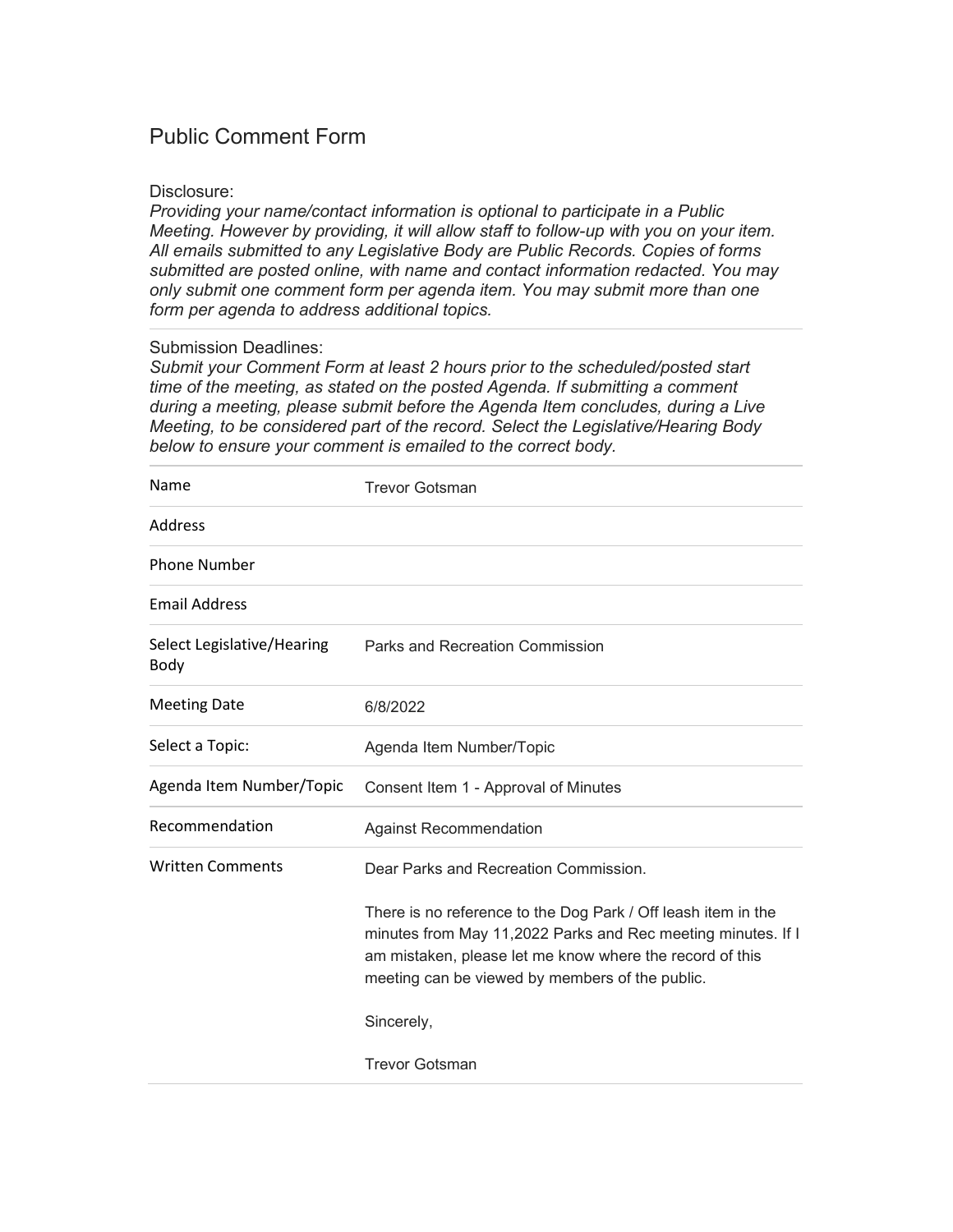#### Disclosure:

*Providing your name/contact information is optional to participate in a Public Meeting. However by providing, it will allow staff to follow-up with you on your item. All emails submitted to any Legislative Body are Public Records. Copies of forms submitted are posted online, with name and contact information redacted. You may only submit one comment form per agenda item. You may submit more than one form per agenda to address additional topics.*

## Submission Deadlines:

| Name                               | <b>Trevor Gotsman</b>                                                                                                                                                 |
|------------------------------------|-----------------------------------------------------------------------------------------------------------------------------------------------------------------------|
| Address                            |                                                                                                                                                                       |
| <b>Phone Number</b>                |                                                                                                                                                                       |
| <b>Email Address</b>               |                                                                                                                                                                       |
| Select Legislative/Hearing<br>Body | Parks and Recreation Commission                                                                                                                                       |
| <b>Meeting Date</b>                | 6/8/2022                                                                                                                                                              |
| Select a Topic:                    | <b>Public Comments</b>                                                                                                                                                |
| Recommendation                     | <b>Support Recommendation</b>                                                                                                                                         |
| <b>Written Comments</b>            | Jun 6, 2022                                                                                                                                                           |
|                                    | With regard to the use of gasoline powered blowers:                                                                                                                   |
|                                    | Dear Parks and Recreation Committee,                                                                                                                                  |
|                                    | Almost any morning between 6am and 9am at Arroyo Verde<br>Park, the smell of gasoline fumes and the high pitch whine of<br>blowers whipping up dust greets visitors.  |
|                                    | Please work with the City to ensure that Parks and Recreation<br>staff honor the department by parking the machines and<br>recreating the way they tend to our parks. |
|                                    | I have offered to sweep the streets while I walk the dogs.                                                                                                            |